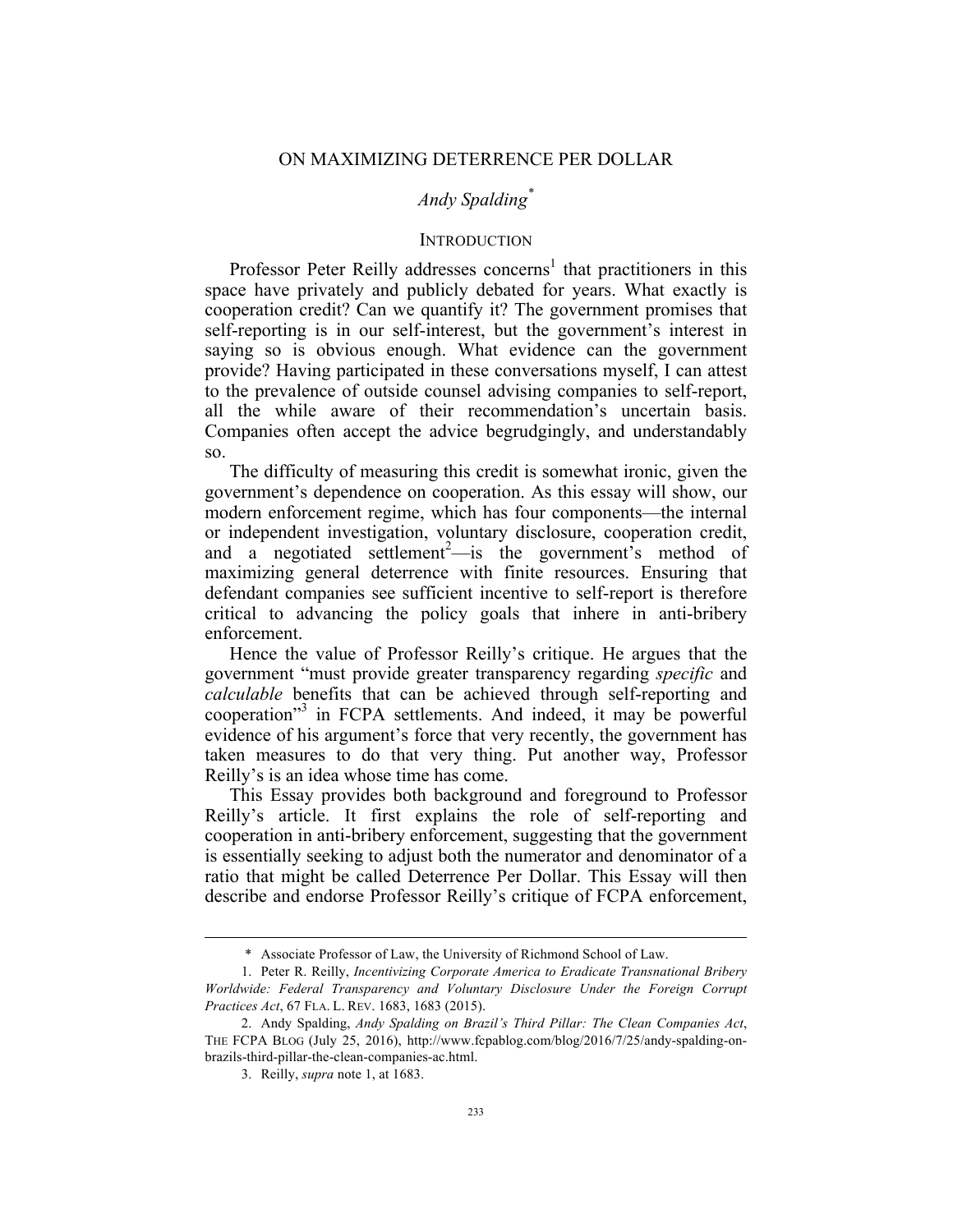and show how the government seems to have recently responded to that critique with a flurry of important reforms. Finally, I briefly discuss the prospects of adopting additional reforms, and conclude by sounding a hopeful note that these would likewise command Professor Reilly's support.

#### I. WHY SELF-REPORTING?

The government's incentive for recommending self-reporting may be underappreciated. The more superficial explanation holds that the government is trying to get someone else to do its work: Rather than conducting its own investigation, it can just pressure the defendant to do so. This way of thinking is true as far as it goes, but the real reason runs deeper.

An enforcement agency of course begins with a limited budget. The agency's ultimate aim is general deterrence—preventing would-be offenders from committing a similar crime. Accordingly, the government is trying to get maximal deterrence on a constrained budget. It seeks the greatest deterrence "bang for the buck." This figure might be best expressed as a ratio: deterrence per dollar (DPD). An enforcement agency seeks to maximize this ratio, getting as much deterrence as possible for the dollars it has available.

Efforts to increase deterrence can then be understood as tinkering with either half of this ratio. The government may seek to increase the numerator, while keeping the denominator constant. That is, it might find ways to improve general deterrence without increasing its budget, rendering enforcement more efficient. Or, it may on occasion find its denominator increased, in which case it has an increased budget. With an increased denominator comes an expectation that the additional enforcement efforts this money will buy will at least keep the ratio constant. Each of these—increasing deterrence either with or without increasing the budget—will happen from time to time in an enforcement agency's history. But irrespective of the denominator (the budget's size), the government seeks to maximize DPD.

In the FCPA space, if not in white-collar enforcement generally, the government has relied on two principal methods to maximize DPD. The first is the four-part enforcement regime referenced above.<sup>4</sup> The government expects a corporate defendant to pay for its own investigation, voluntarily disclose the findings, and cooperate with any further investigation. To incentivize this behavior, the government offers a reduced sentence (the cooperation credit) which it can guarantee by promising a negotiated settlement in the form of a deferred or nonprosecution agreement (hence avoiding the costs and unpredictability of

 <sup>4.</sup> *See supra* note 2 and accompanying text.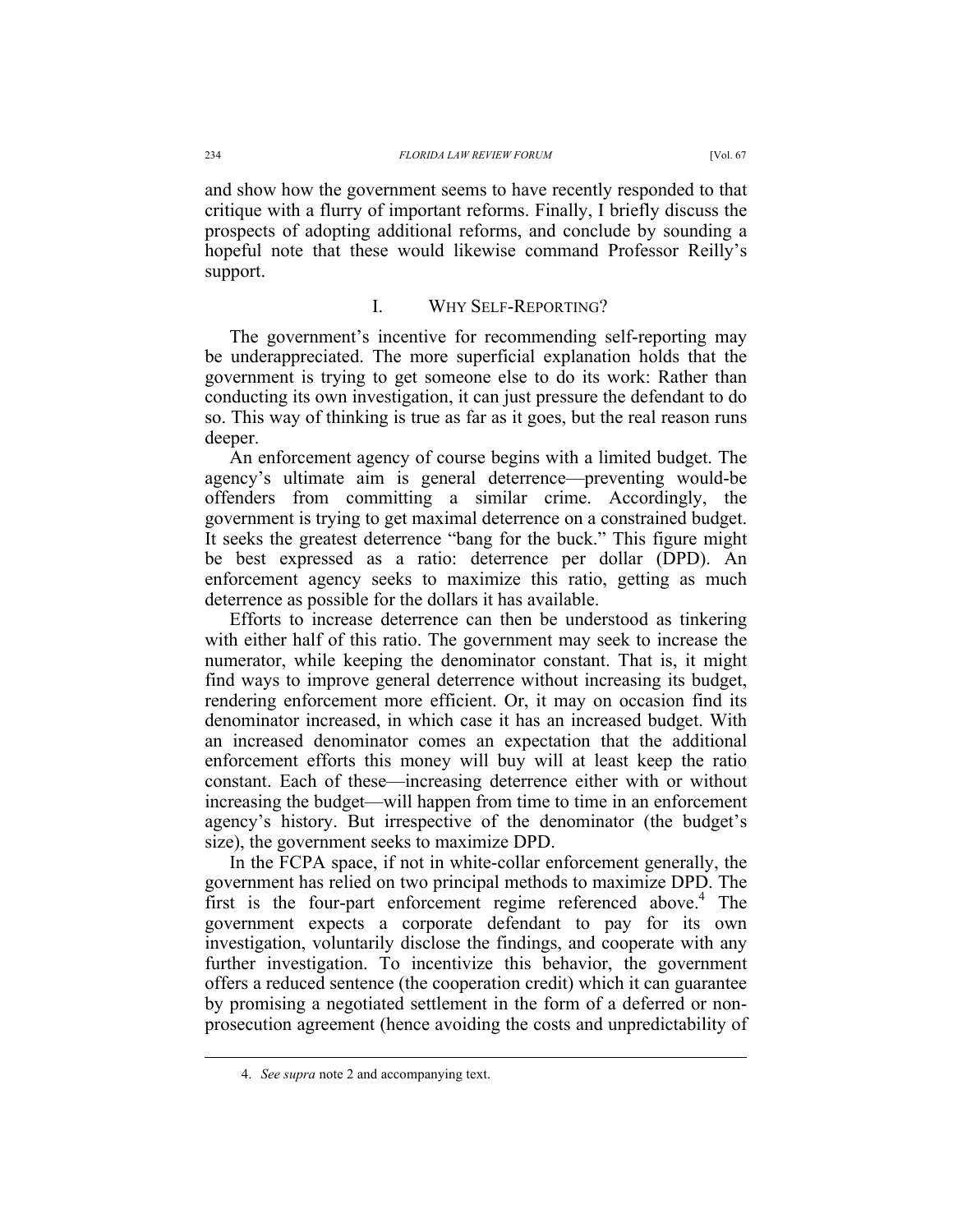trial). The defendant company will have financed an investigation either internal or independent—and turn over its findings to the enforcement agency. The government will typically investigate further—and expect the defendant to cooperate with that investigation—but the government will rely heavily on the company's report.<sup>3</sup> This procedure was formalized in the U.S. Sentencing Commission's adoption of the Organizational Guidelines in 1991, and, as Professor Reilly chronicles, through a subsequent series of memos and policy statements by the Department of Justice (DOJ) and Securities and Exchange Commission (SEC).<sup>6</sup>

If cooperation credit means anything at all, it means that the government has reduced the penalty and, so the critique goes, reduced the penalty's deterrent value. But the government has to believe that the increased deterrence gained from the defendant's investigation and selfreporting is greater than the lost deterrence of the cooperation credit. That is, self-disclosure is, or is assumed to be, a deterrence net gain. Because the government is spared the resource-intensive investigation and prosecution, self-reporting spreads the government's limited resources among many more defendants than would conventional prosecution.

But there is a second, and perhaps less appreciated, instrument in the government's arsenal for increasing deterrence: incentivizing the adoption of compliance programs. Compliance is variously defined as an "alignment between the[] organization's behavior and professed values"<sup>7</sup> or "the processes by which an organization seeks to ensure that employees and other constituents conform to applicable norms—which can include either the requirements of laws or regulations or the internal rules of the organization."<sup>8</sup> Compliance as a matter of practice has erupted in the last two decades or so, leading Sean Griffith to announce that "American corporations have witnessed the dawn of a new era of compliance." 9

Compliance might be understood as a kind of preemptive deterrence.<sup>10</sup> Unlike the above-described four-part enforcement regime,

\_Week\_Compliance\_Survey\_20141.pdf.

 <sup>5.</sup> *See* Reilly, *supra* note 1, at 1723.

<sup>6.</sup> *See* Reilly, *supra* note 1, at 1692–1700.

<sup>7.</sup> Matt Kelly, Nicole Sandford, & Thomas Rollauer, *2014 Compliance Trends Survey*, IN FOCUS, 1, 7 (2014), deloitte.wsj.com/riskandcompliance/files/2014/06/Compliance

<sup>8.</sup> GEOFFREY P. MILLER, THE LAW OF GOVERNANCE, RISK MANAGEMENT, AND COMPLIANCE 3 (2014).

<sup>9.</sup> Sean J. Griffith, *Corporate Governance in an Era of Compliance*, 57 WM. & MARY L. REV. 2075, 2077 (2016).

<sup>10.</sup> *See, e.g.*, Jennifer Arlen, *Removing Prosecutors from the Boardroom: Limiting Prosecutorial Discretion to Impose Structural Reforms*, *in* PROSECUTORS IN THE BOARDROOM: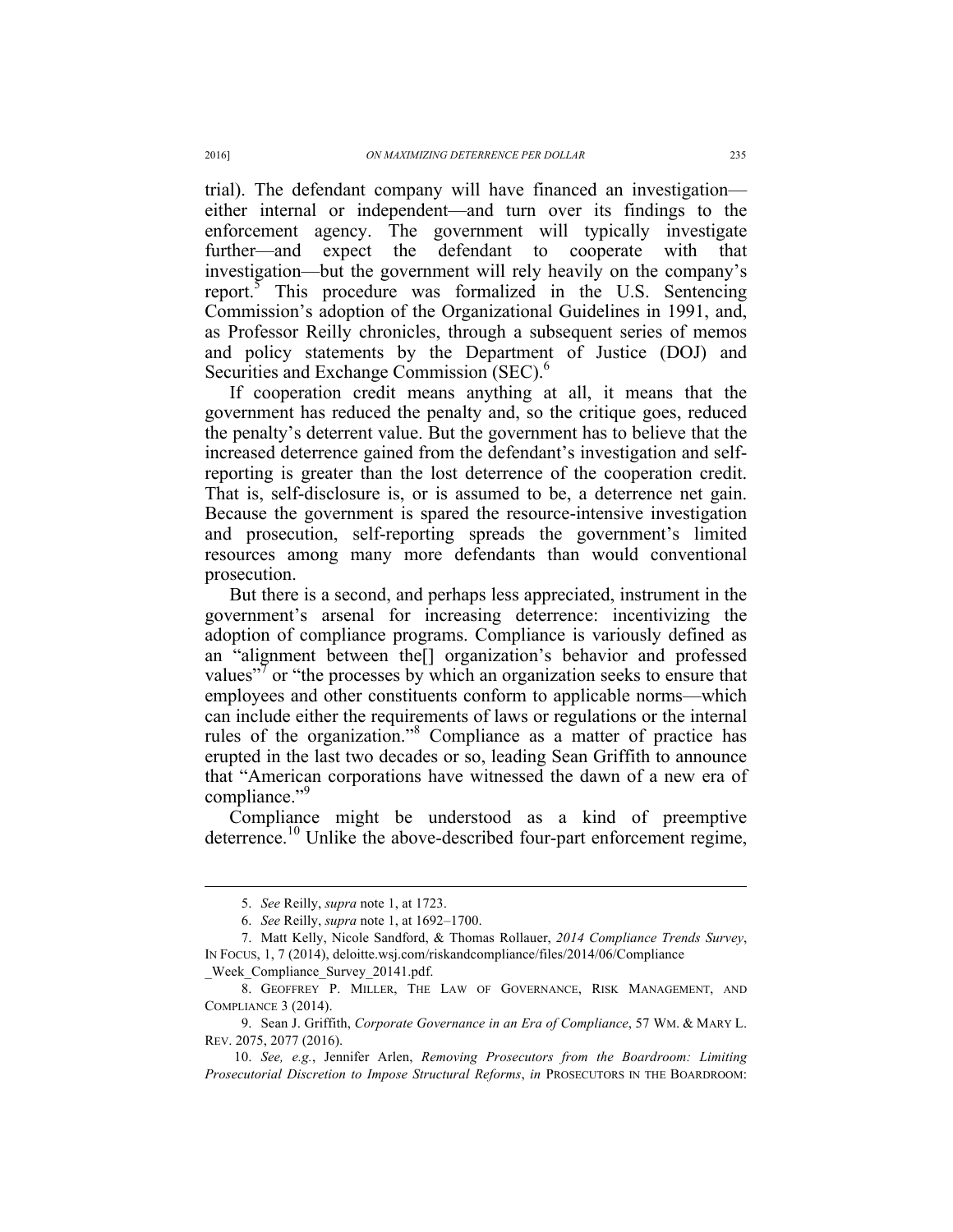which is of course inherently punitive, compliance is preventative. The government has devised multiple ways for incentivizing companies to adopt these preventative programs. The first, in 1991, was the adoption of the U.S. Sentencing Commission's Sentencing Guidelines for Organizations.<sup>11</sup> The Organizational Guidelines included both a penalty mitigation for the implementation of an effective compliance program and an increase in criminal penalties generally (thus augmenting the value of the penalty mitigation).<sup>12</sup> Then in 1999 came the DOJ's famous Holder Memorandum, which committed prosecutors to considering the "existence and adequacy of the corporation's compliance program<sup>513</sup> in deciding whether to indict corporations. Shortly thereafter, and in the wake of the accounting scandals of the early 2000s, the DOJ began relying heavily on deferred prosecution and non-prosecution agreements, which often require new compliance procedures of the

defendant corporation.<sup>14</sup> Details of these programs, when provided in the settlement documents, become an additional medium for articulating the government's views on effective compliance. Finally, the government will occasionally publish guidance documents such as the DOJ's and SEC's *Resource Guide to the Foreign Corrupt Practices Act*. 15

We have learned in recent years, however, that the U.S. commitment to promoting compliance has its limits. Just as Professor Reilly notes, a groundswell of commentary began to emerge around 2005 that advocated for the formal statutory adoption of a compliance defense: Where the defendant can demonstrate that it had in place, at the time of the violation, an up-to-standard compliance program, and that the defendant followed that program in good faith, the defendant would not be liable for the misconduct of employees acting in contravention of that compliance program.16 This movement was buttressed by the United Kingdom's adoption of a limited compliance defense as part of its Bribery Act of 2010.<sup>17</sup> This movement's principal lobby group

12. *See id.* at 2084–85.

14. *See* Griffith, *supra* note 9, at 2088.

15. SEC & DOJ, A RESOURCE GUIDE TO THE U.S. FOREIGN CORRUPT PRACTICES ACT (Nov. 12, 2012), https://www.sec.gov/spotlight/fcpa/fcpa-resource-guide.pdf.

16. *See* Reilly, *supra* note 1, at 1728 n.244.

17. Bribery Act 2010, c. 7, § 2 (UK), http://www.legislation.gov.uk/ukpga/2010/23/pdfs/ukpga\_20100023\_en.pdf.

USING CRIMINAL LAW TO REGULATE CORPORATE CONDUCT 62, 71 (Anthony S. Barkow & Rachel E. Barkow eds., N.Y.U. Press 2011).

<sup>11.</sup> Griffith, *supra* note 9, at 2084 (citing Jennifer Arlen, *The Potentially Perverse Effects of Corporate Criminal Liability*, 23 J. LEGAL STUD. 833, 839 (1994)).

<sup>13.</sup> Memorandum from Deputy Attorney Gen. to All Component Heads & U.S. Attorneys (June 16, 1999), https://www.justice.gov/sites/default/files/criminalfraud/legacy/2010/04/11/charging-corps.PDF.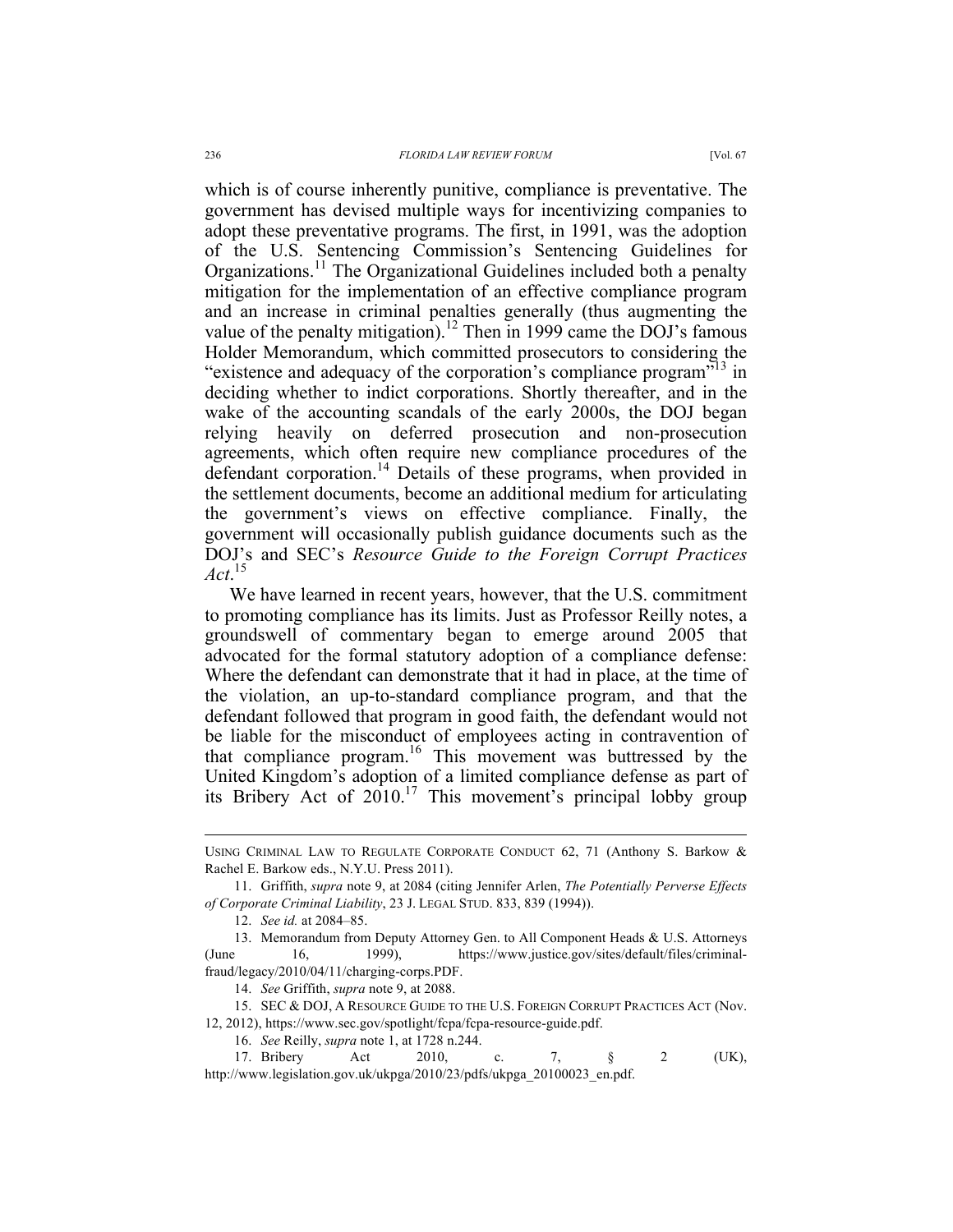would become the U.S. Chamber of Commerce, which authored a white paper and began an aggressive lobbying and PR campaign.<sup>18</sup> Though the DOJ resisted the proposal, $\frac{19}{12}$  current events of the time would ultimately wield the sword that felled the Chamber's movement. In 2012, the *New York Times* ran an expose that detailed an alleged widespread bribery scheme at Wal-Mart in Mexico.<sup>20</sup> The story became a media feeding frenzy, effectively ending (or at least stalling indefinitely) any effort to enact a law that could be construed as weakening the FCPA.

There will be no statutory compliance defense to the FCPA in the foreseeable future. But the effort to increase incentives to self-report is alive and well, both among commentators pleading for reforms—not least of which is Professor Reilly himself—and the government, which recently demonstrated that it has been paying attention.

### II. PROFESSOR REILLY SPEAKS; THE DOJ LISTENS

Professor Reilly asks two questions. First, what is a company's present incentive to self-report? And if that incentive is weak—which he most assuredly believes—what can the government do to strengthen it? He concludes what many companies have believed for years, whether their outside counsel concurred or not: that in many circumstances it may be in a company's self-interest to not self-report; let the government detect a crime the good old-fashioned way. But as a matter of policy, Professor Reilly finds this state of affairs unsatisfactory. Accordingly, he urges the government to make the incentives to self-report stronger, more specific, and more reliable. He, too, wants the government to maximize its DPD.

Professor Reilly makes the case anew by comparing a number of big-ticket FCPA settlements, some of which involved self-reporting while others did not. $21$  His review of these cases again confirms what Stephen Choi and Kevin Davis found in one 2011 study,  $2^2$  and Bruce

 <sup>18.</sup> Andrew Weissmann & Alixandra Smith, *Restoring Balance: Proposed Amendments to the Foreign Corrupt Practices Act* , U.S. CHAMBER INSTITUTE FOR LEGAL REFORM, 1, 7, 11– 14 (2011),, www.instituteforlegalreform.com/uploads/sites/1/restoringbalance\_fcpa.pdf.

<sup>19.</sup> *The Foreign Corrupt Practices Panel at the 2012 National Lawyers Convention*, 51 AM. CRIM. L. REV. 433, 447–48 (2014).

<sup>20.</sup> David Barstow, *Vast Mexico Bribery Case Hushed Up by Wal-Mart After Top-Level Struggle*, N.Y. TIMES (Apr. 21, 2012), http://www.nytimes.com/2012/04/22/business/at-walmart-in-mexico-a-bribe-inquiry-silenced.html?pagewanted=all& $r=0$ .

<sup>21.</sup> *See* Reilly, *supra* note 1, at 1700-1710.

<sup>22.</sup> Reilly, *supra* note 1, at 1709–10 (citing Stephen J. Choi & Kevin Davis, *Foreign Affairs and Enforcement of the Foreign Corrupt Practices Act* 20 (Public Law and Legal Theory Research Paper Series, Working Paper No. 12-35, 2012), http://papers.ssrn.com/sol3/papers.cfm?abstract\_id=2116487).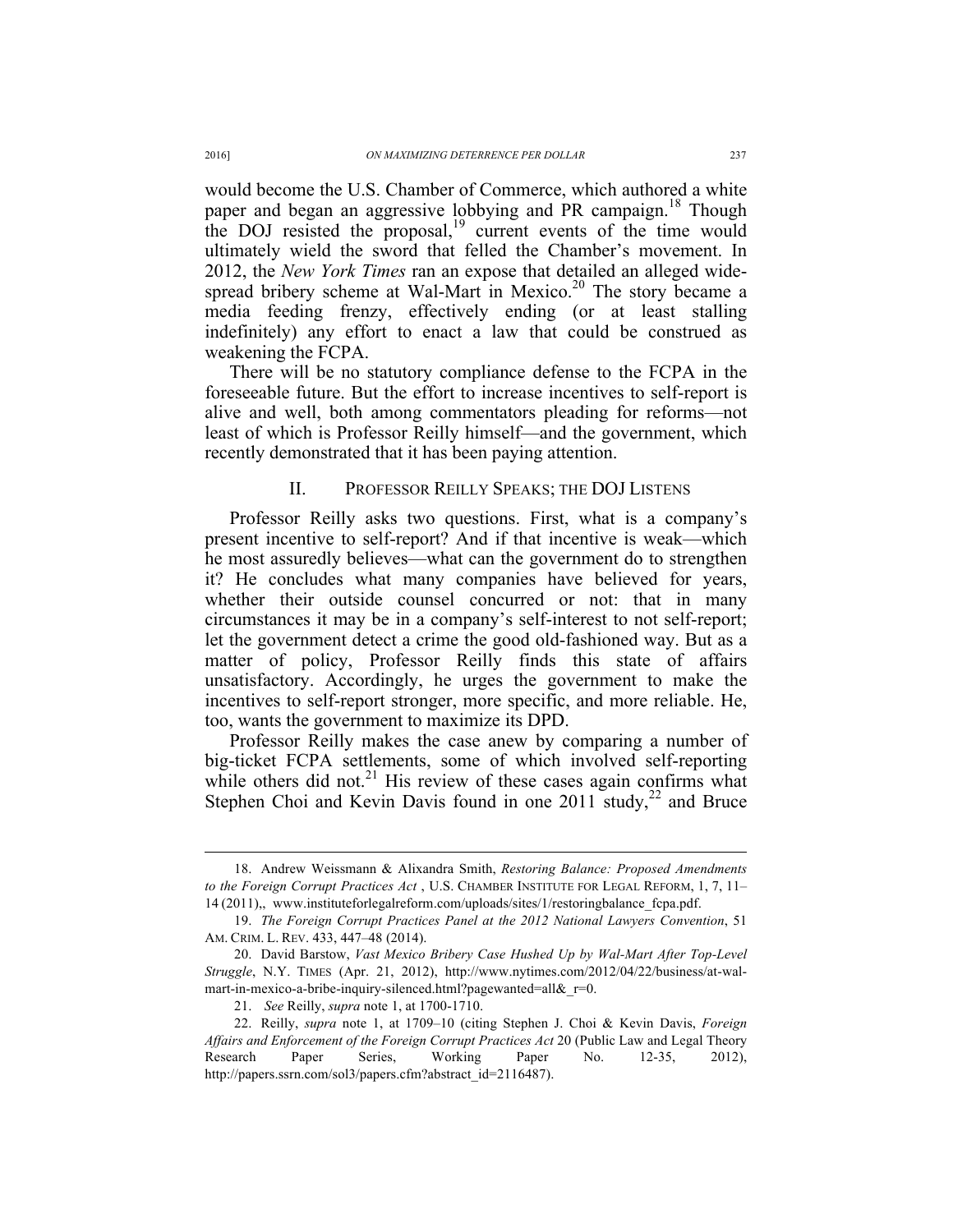Hinchey found in another: $^{23}$  the absence of any basis in the published FCPA settlements for the claim that penalties are in fact reduced when defendants voluntarily disclose.<sup>24</sup> Professor Reilly therefore makes a plea for additional and more specific incentives to self-disclose. As it turns out, the DOJ seems to have heard him.

In the last year, the DOJ has taken a series of dramatic steps to increase deterrence. In some cases, it has adopted new methods, seeking to increase the DPD's numerator. In others it has seen its budget grow considerably, thus increasing the denominator (with an expectation that the numerator will likewise increase proportionally).<sup>25</sup> But will these measures address Professor Reilly's concern, and significantly increase self-reporting?

The first occurred in September 2015 when the Deputy Attorney General released a memo, now known as the "Yates Memo," that announced a dramatic new focus on individual liability for corporate wrongdoing.<sup>26</sup> With a declared intention to "fully leverage its resources,"<sup>27</sup> or in other words, maximize DPD, the DOJ announced six changes to policy, $^{28}$  each of which was incorporated into the U.S. Attorneys Manual.<sup>29</sup> First, a company will not receive cooperation credit unless it provides to the DOJ "all relevant facts relating to the individuals responsible for the misconduct."<sup>30</sup> The company must identify all individuals regardless of their position in the company and provide all relevant information.<sup>31</sup> Second, both criminal and civil corporate investigations should focus on individuals from the start of the investigation. $32$  Third, the attorneys handling the civil and criminal investigations should communicate with each other regularly.<sup>33</sup> In the FCPA context, this would typically mean the DOJ and SEC attorneys. Fourth, corporate resolutions—meaning deferred prosecution and nonprosecution agreements—will not provide protection from liability for

 <sup>23.</sup> *Id*. (citing Bruce Hinchey, *Punishing the Penitent: Disproportionate Fines in Recent FCPA Enforcements and Suggested Improvements*, 40 PUB. CONT. L.J. 393, 399, 415 (2011)).

<sup>24.</sup> *Id.* at 1703, 1709.

<sup>25.</sup> *DOJ Asks for \$1.1 Billion Increase for Enforcement Components in FY 2017 Budget*, FISHER BROYLES, https://www.fisherbroyles.com/doj-asks-for-1-1-billion-increase-forenforcement-components-in-fy-2017-budget/ (last visited July 31, 2016).

<sup>26.</sup> Memorandum from Sally Quillian Yates, Deputy Attorney Gen. to the Assistant Attorney General, Antitrust Div., et al., (Sept. 9, 2015), www.justice.gov/dag/file/769036/download.

<sup>27.</sup> *Id.* at 2.

<sup>28.</sup> *Id.*

<sup>29.</sup> *Id.* at 3.

<sup>30.</sup> *Id.* at 2.

<sup>31.</sup> *Id.* at 3.

<sup>32.</sup> *Id.* at 4.

<sup>33.</sup> *Id.*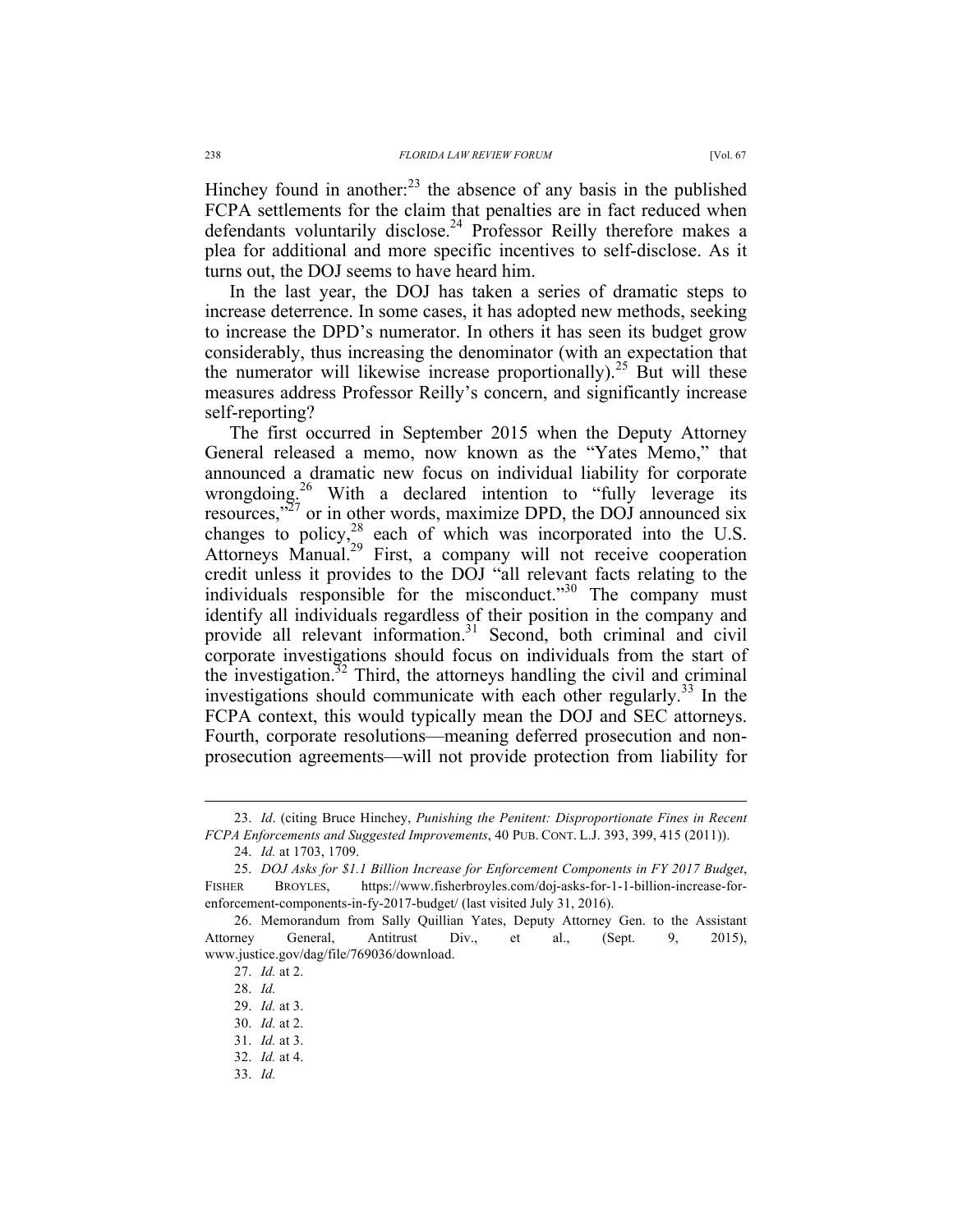individuals within the company.<sup>34</sup> Fifth, the corporate resolutions should not occur without a "clear plan" to resolve individual cases before the statute of limitations expires.<sup>35</sup> Finally, civil lawyers should decide whether to prosecute individuals based on factors other than an ability to pay a penalty.<sup>36</sup>

The Yates Memo attempts to increase DPD's numerator. That is, the government apparently believes that these individual prosecutions will improve deterrence. But scholars are not in agreement on this point. The movement to hold individuals accountable finds its original scholarly support in the work of Jennifer Arlen. Her seminal 1994 article, *The Potentially Perverse Effects of Corporate Criminal Liability*, <sup>37</sup> criticized the view—widely accepted at the time—that imposing strict vicarious liability on corporations for employee misconduct will invariably reduce corporate crime.<sup>38</sup> She starts from the premise that many forms of corporate crime—such as securities fraud, government procurement fraud, or some environmental crimes—are difficult for the government to detect,<sup>39</sup> and that the government therefore needs the corporation to investigate and sanction internal misconduct.<sup>40</sup> However, Arlen shows that strict vicarious liability will sometimes incentivize corporations to spend less on internal policing.<sup>41</sup> She therefore has advocated adjustments to corporate criminal liability that will better incentivize the corporate defendant to investigate and self-report, thus providing to the government the evidence it needs to prosecute individuals.42 However, in response to the recent chorus of pleadings for further individual liability, Sam Buell will argue in a forthcoming book that corporate liability, while imperfect, may be the best of all available regimes and the proper focus of enforcement resources.<sup>43</sup>

But focusing on individual prosecutions has an obvious downside, which the government recognizes: They are more resource-intensive than settling with corporations, and by a factor of several. The Yates Memo thus likely could not have issued without a second important change. In April of 2016 the DOJ announced an increase in enforcement

 <sup>34.</sup> *Id.* at 5.

<sup>35.</sup> *Id.* at 6.

<sup>36.</sup> *Id.* 

<sup>37.</sup> Jennifer Arlen, *The Potentially Perverse Effects of Corporate Criminal Liability*, 23 J. LEGAL STUD. 833, 834 (1994).

<sup>38.</sup> *Id.* at 833–34.

<sup>39.</sup> *Id.* at 835.

<sup>40.</sup> *See id.*

<sup>41.</sup> *See id.* at 836.

<sup>42.</sup> *See* Jennifer Arlen & Reinier Kraakman, *Controlling Corporate Misconduct: An Analysis of Corporate Liability Regimes*, 72 N.Y.U. L. REV. 687 (1997).

<sup>43.</sup> SAM BUELL, CAPITAL OFFENSES: BUSINESS CRIME AND PUNISHMENT IN AMERICA'S CORPORATE AGE (W.W. Norton & Co. forthcoming Aug. 2016).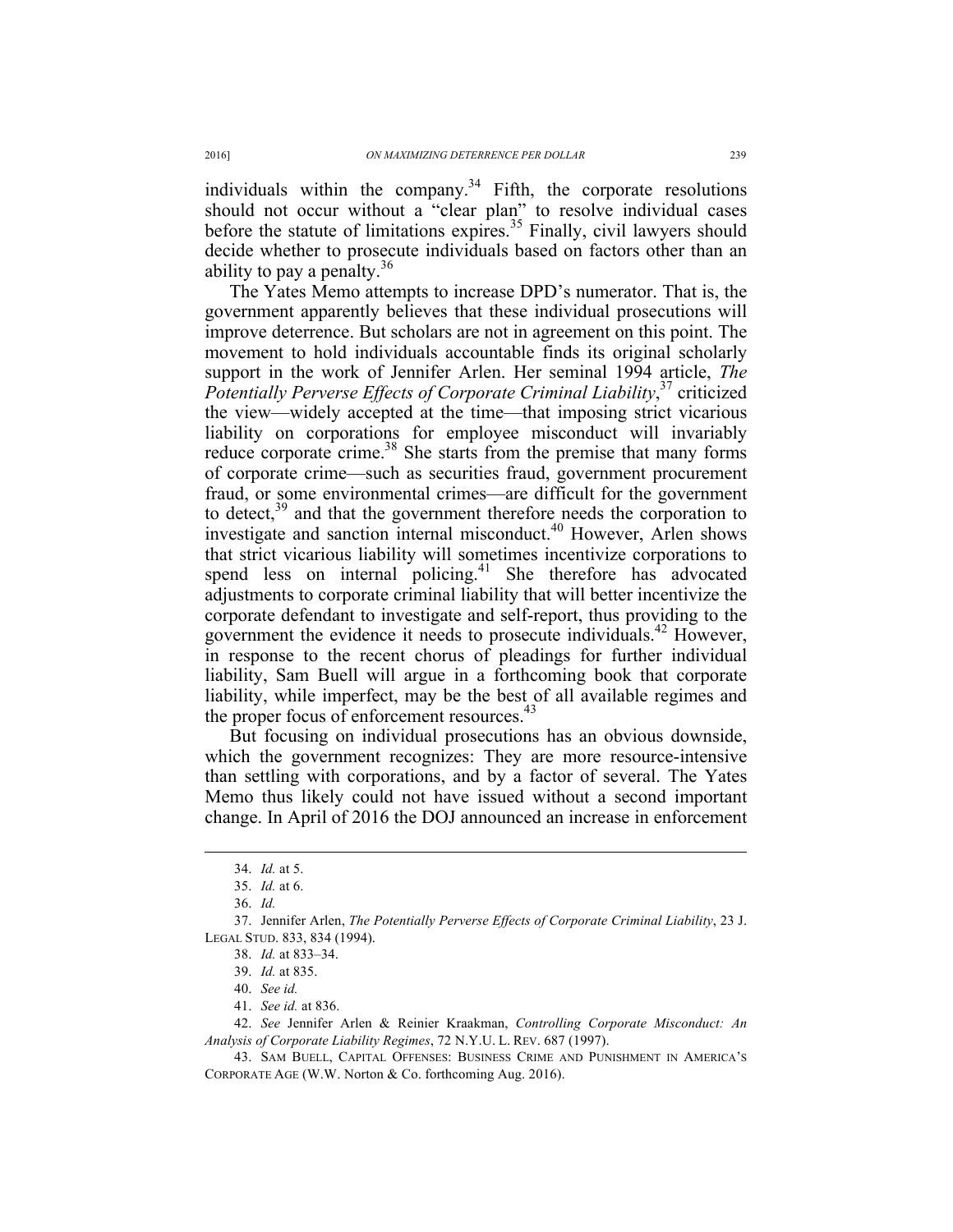resources. Ten prosecutors were added to the Fraud Section's FCPA Unit, an increase of "more than 50%. . . . .<sup>44</sup> So too did the FBI create three "new squads of special agents devoted to FCPA investigations and prosecutions.<sup>345</sup> This increase in resources allows the government to implement the Yates Memo without diverting resources away from the self-disclosure regime and thus keep that high-deterrence practice in tact.

The DOJ has increased its resources in an additional way. In November 2015, the DOJ Fraud Section hired a full-time compliance expert, Hui Chen. The DOJ's expressed purpose in retaining Chen is to provide "expert guidance" to prosecutors as they evaluate the compliance programs that were in place at the time the misconduct occurred.46 She will help the DOJ develop benchmarks for compliance programs and, to this end, communicate with stakeholders.<sup>47</sup> Similarly, when the resolution of a case includes requiring enhanced compliance measures, Chen will be involved in evaluating those measures.<sup>48</sup>

The third recent policy shift was likewise announced in April 2016, when the DOJ Fraud Section released a memo, styled the *Enforcement Plan and Guidance*. <sup>49</sup> In addition to the increase in resources described above, the memo announced the DOJ's unique Pilot Program. The pilot program provides specific, quantified penalty reductions in exchange for various degrees of disclosure, cooperation, and remediation.<sup>50</sup> Where the company cooperates and remediates to the DOJ's satisfaction, but did not voluntarily disclose, it will receive "at most" a  $25\%$  reduction of the Sentencing Guidelines fine range.<sup>51</sup> However, where the company has met all three requirements—voluntary disclosure, cooperation, and remediation—the DOJ "may provide up to a 50% reduction" off the bottom end of the Sentencing Guidelines fine range and generally will not require the appointment of a monitor.<sup>52</sup>

Here, finally, the DOJ tacitly responds to Professor Reilly's critique head-on. The Pilot Program is plainly an attempt to make the benefits of

 <sup>44.</sup> Memorandum from Andrew Weissmann, Chief, Fraud Section, *The Fraud Section's Foreign Corrupt Practices Act Enforcement Plan and Guidance* 1 (Apr. 5, 2016), https://www.justice.gov/opa/file/838386/download [hereinafter Weissmann Memo].

<sup>45.</sup> *Id.* 

<sup>46.</sup> *See* Press Release, DOJ, New Compliance Expert Retained by the DOJ Fraud Section (Nov. 3, 2015), https://www.justice.gov/criminal-fraud/file/790236/download.

<sup>47.</sup> *Id.*

<sup>48.</sup> *Id.*

<sup>49.</sup> Weissmann Memo, *supra* note 44.

<sup>50.</sup> Remediation generally means adopting a compliance program, disciplining employees, and related compliance measures. *See id.* at 8.

<sup>51.</sup> *Id.*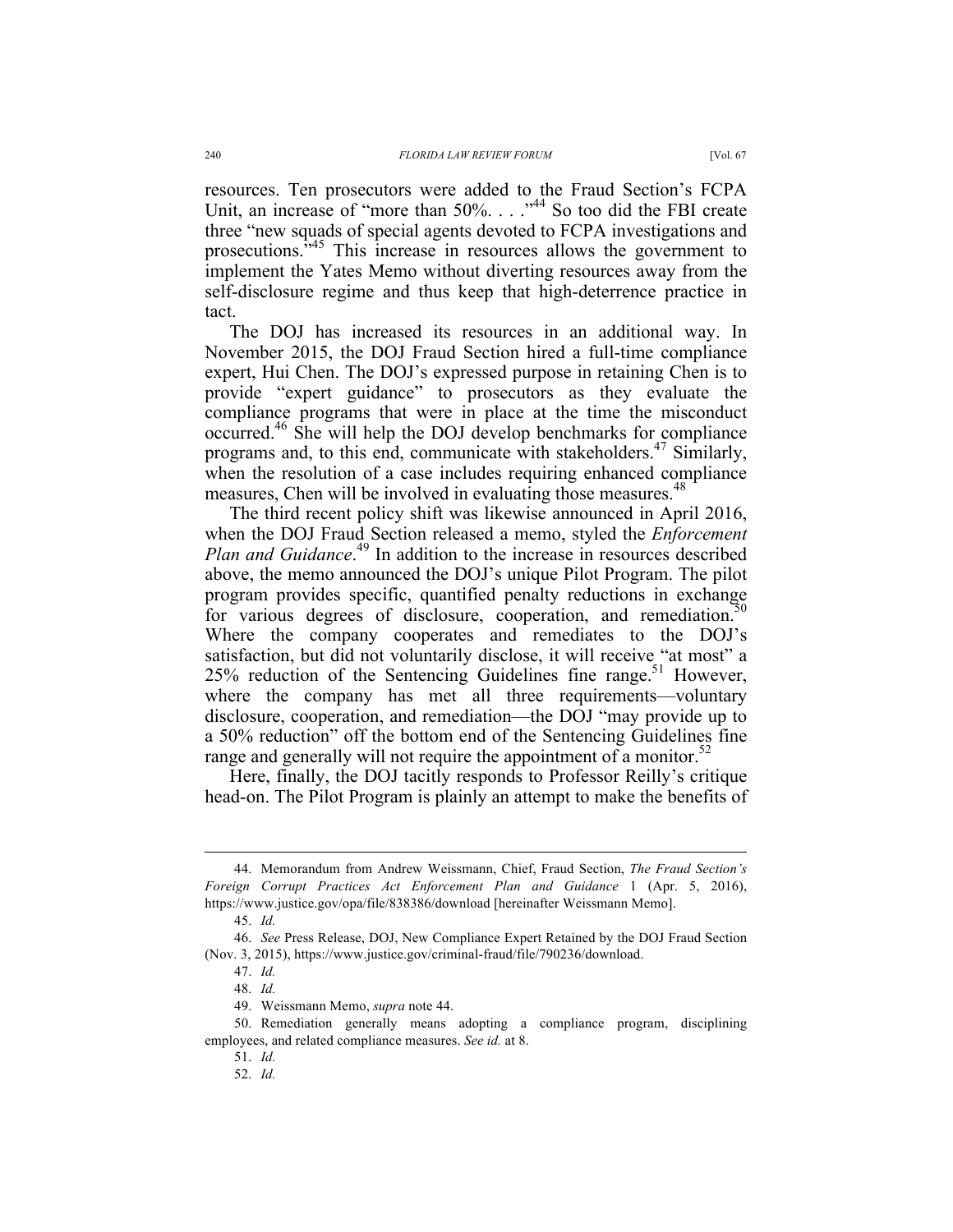self-disclosure more "specific and calculable."<sup>53</sup> But it was not, and is not, the most visionary of proposals for increasing deterrence.

#### III. THE JACOBSON DECLINATION PROPOSAL

Since as far back as April of 2012, an attractive alternative has been on the table which constitutes a kind of compromise between a statutory defense and the current Pilot Program. Billy Jacobson, former secondin-command prosecutor at the DOJ's Fraud Unit and now a partner at Orrick, Herrington & Sutcliffe, first floated his proposal in an April 2012 issue of *Bloomberg's Criminal Law Reporter*. <sup>54</sup> Jacobson proposes that rather than a formal statutory amendment, the Fraud Unit exercise its prosecutorial prosecution and adopt a policy of not bringing FCPArelated criminal charges if the company can demonstrate that it satisfied five criteria. Those criteria are: 1) voluntary disclosure of the violation, 2) no participation in the illegal conduct by senior management, 3) full cooperation with the government, including providing evidence and other information against employees, directors, and agents of the company, 4) remedial measures to prevent future violations, including disciplining culpable employees and adopting improved internal controls and anti-corruption training, and 5) having adopted a strong compliance program before the illegal conduct occurred.<sup>55</sup>

Shortly after Jacobson's article was published, the *New York Times* ran its abovementioned expose on Wal-Mart's alleged bribery in Mexico.<sup>56</sup> Having sounded the death knell for any statutory amendment, Jacobson's proposal of a more informal policy became all the more attractive. Three years later, in November of 2015, the *Washington Post* reported that the DOJ Fraud Section was considering a proposal that sounded quite similar to Jacobson's.<sup>57</sup> But alas, the DOJ elected instead to try its Pilot Program. Jacobson argued on *The FCPA Blog* that the program was a "step forward" but "falls short of accomplishing its intended goal and certainly is not the bold policy pronouncement for which many were hoping."<sup>58</sup> He explains that this is true in several ways. First, it only puts a number on a practice that was already well-

 <sup>53.</sup> Riley, *supra* note 1.

<sup>54.</sup> Billy Jacobson, *No Legislation Necessary: A Five-Part Test to Negate Corporate Criminal Liability in FCPA* Cases, 91 BLOOMBERG CRIM. L. REV. 77 (2012).

<sup>55.</sup> *Id*.

<sup>56.</sup> Barstow, *supra* note 20.

<sup>57.</sup> Ellen Nakashima, *Justice Department Could Give Firms a Pass on Foreign Bribery If They Confess*, WASH. POST (Nov. 11, 2015), https://www.washingtonpost.com/world/nationalsecurity/justice-department-weighs-changes-in-how-it-pursues-foreign-briberycases/2015/11/10/95ef0322-87be-11e5-9a07-453018f9a0ec\_story.html.

<sup>58.</sup> Billy Jacobson, *Billy Jacobson on the New FCPA Guidance: DOJ Swings and Misses*, THE FCPA BLOG (Apr. 7, 2016), http://www.fcpablog.com/blog/2016/4/7/billy-jacobson-on-thenew-fcpa-guidance-doj-swings-and-misse.html.